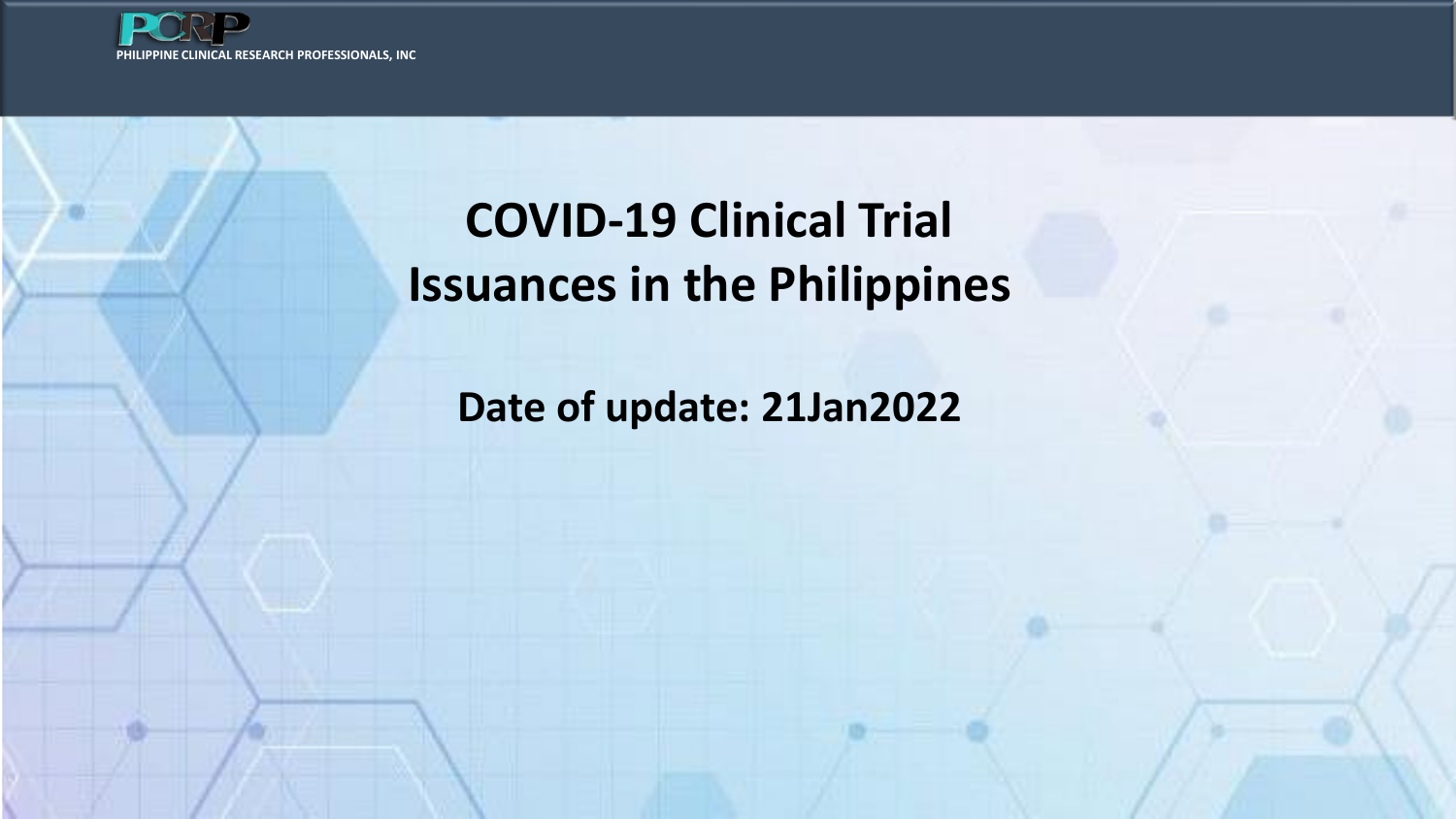## Summary of COVID-19 Issuances

| <b>Regulatory Body</b> | <b>Subject</b>                                                                                                           | <b>Requirement</b>                                                                                                                                                                                                     |
|------------------------|--------------------------------------------------------------------------------------------------------------------------|------------------------------------------------------------------------------------------------------------------------------------------------------------------------------------------------------------------------|
| <b>DOH</b>             | 2020-0326: Directive for the Conduct of all Clinical Trials for COVID-<br>19<br>Date: 01Sep2020                          | Principal Investigators to notify DOH using a<br>Clinical Trial Notification on <b>weekly</b> basis<br>addressed to the Health Research Division<br>(covid19evid@gmail.com)                                            |
| <b>FDA</b>             | 2020-029: Guidance on Application for the Conduct of COVID-19<br><b>Clinical Trials</b><br>Date: 14Oct2020               | Consolidated guidelines for Sponsors, CROs<br>and Investigators on COVID-19 related clinical<br>trial applications.<br>*requires <b>monthly</b> progress report to FDA<br>* SJREB and VEP approval prior to FDA review |
| <b>PHREB</b>           | 002554: PHREB Resolution on the Timelines of Approval for COVID-<br><b>19 Clinical Trial Proposal</b><br>Date: 15Oct2020 | Authorization of Level 3 REC to amend their<br>SOP to participate a joint review with SJREB<br>for COVID-19 trials, Incorporate an option to<br>accept SJREB decision                                                  |
| <b>DILG</b>            | 2021-011: Guidelines for LGU and DILG Field Support for the COVID-<br><b>19 Vaccine Trials</b><br>Date: 26Jan2021        | Zoning Guidelines and LGU Support on WHO<br><b>Solidarity Trials and Independent Trials</b>                                                                                                                            |
| <b>IATF</b>            | <b>Resolution No. 136: Untitled</b>                                                                                      | Application for conduct of new clinical trials in<br>general healthy adult populations may be<br>considered for third dose of a vaccine with EUA<br>and Second Generation COVID-19 vaccines<br>under EUA               |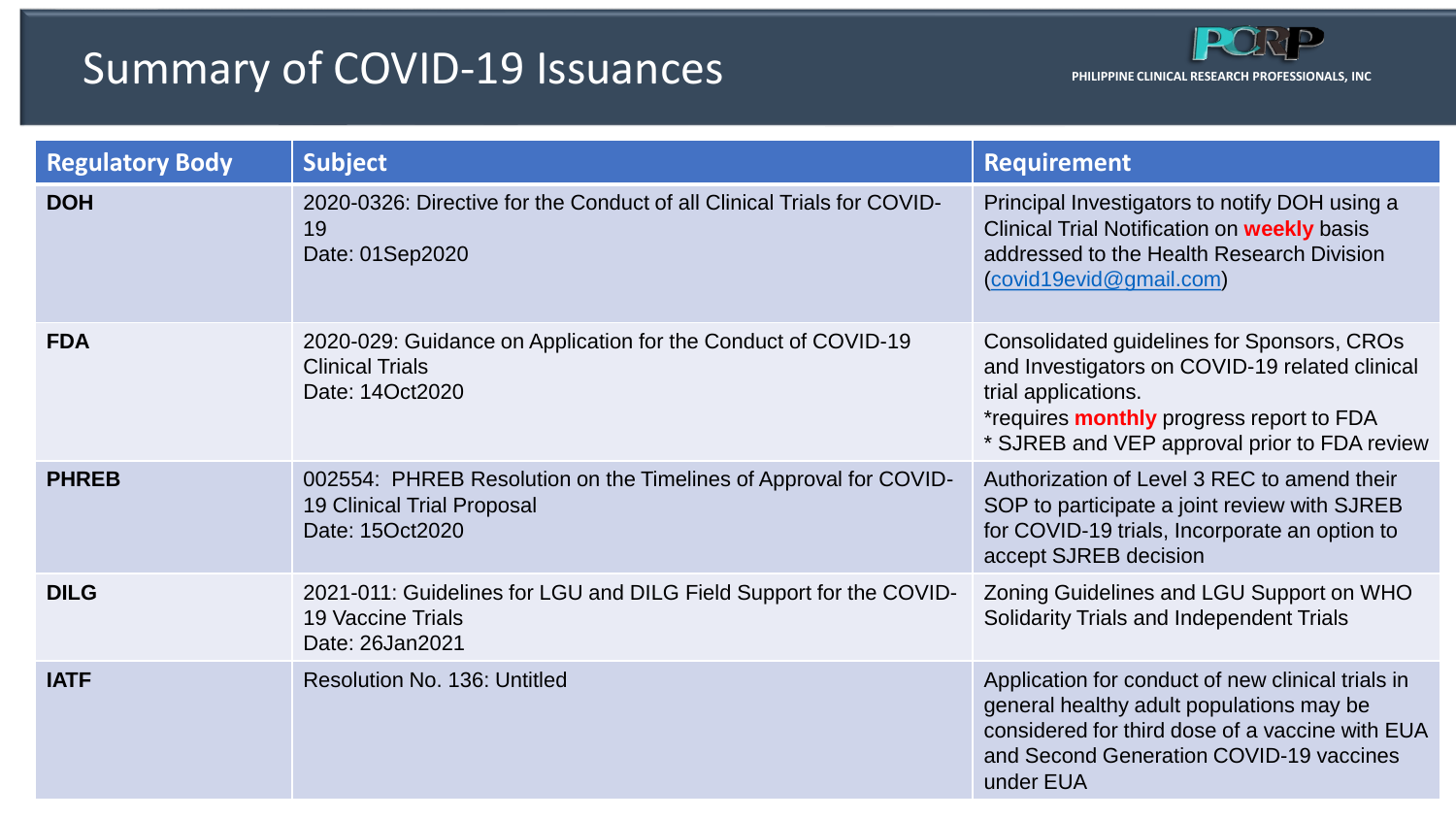## Summary of COVID-19 Issuances

| <b>Regulatory Body</b> | <b>Subject</b>                                                                                                                                             | <b>Requirement</b>                                                                                                                                                                                                                                             |
|------------------------|------------------------------------------------------------------------------------------------------------------------------------------------------------|----------------------------------------------------------------------------------------------------------------------------------------------------------------------------------------------------------------------------------------------------------------|
| <b>SJREB</b>           | Site attendance to SJREB meetings where COVID-19 Vaccine Trials<br>are discussed<br>Date: 09Jun2021                                                        | Site REC to attend scheduled meeting of<br><b>SJREB</b>                                                                                                                                                                                                        |
| <b>SJREB</b>           | Declaration of Conflict of Interest<br>Date: 21 Jul 2021                                                                                                   | Principal Investigators to provide completed<br><b>COI to SJREB</b>                                                                                                                                                                                            |
| <b>SJREB</b>           | Guidance on the Implementation of COVID-19 Vaccine Trials (CVTs)<br>in Community<br>Settings Simultaneous with the COVID-19 Vaccine EUA Date:<br>08Nov2021 | LGU consent or permission is secured prior to<br>the commencement of the trial. It is<br>recommended that an approval at the level of<br>the municipal/city health office be secured<br>Progress report to submitted to REC and<br><b>SJREB every 6 months</b> |